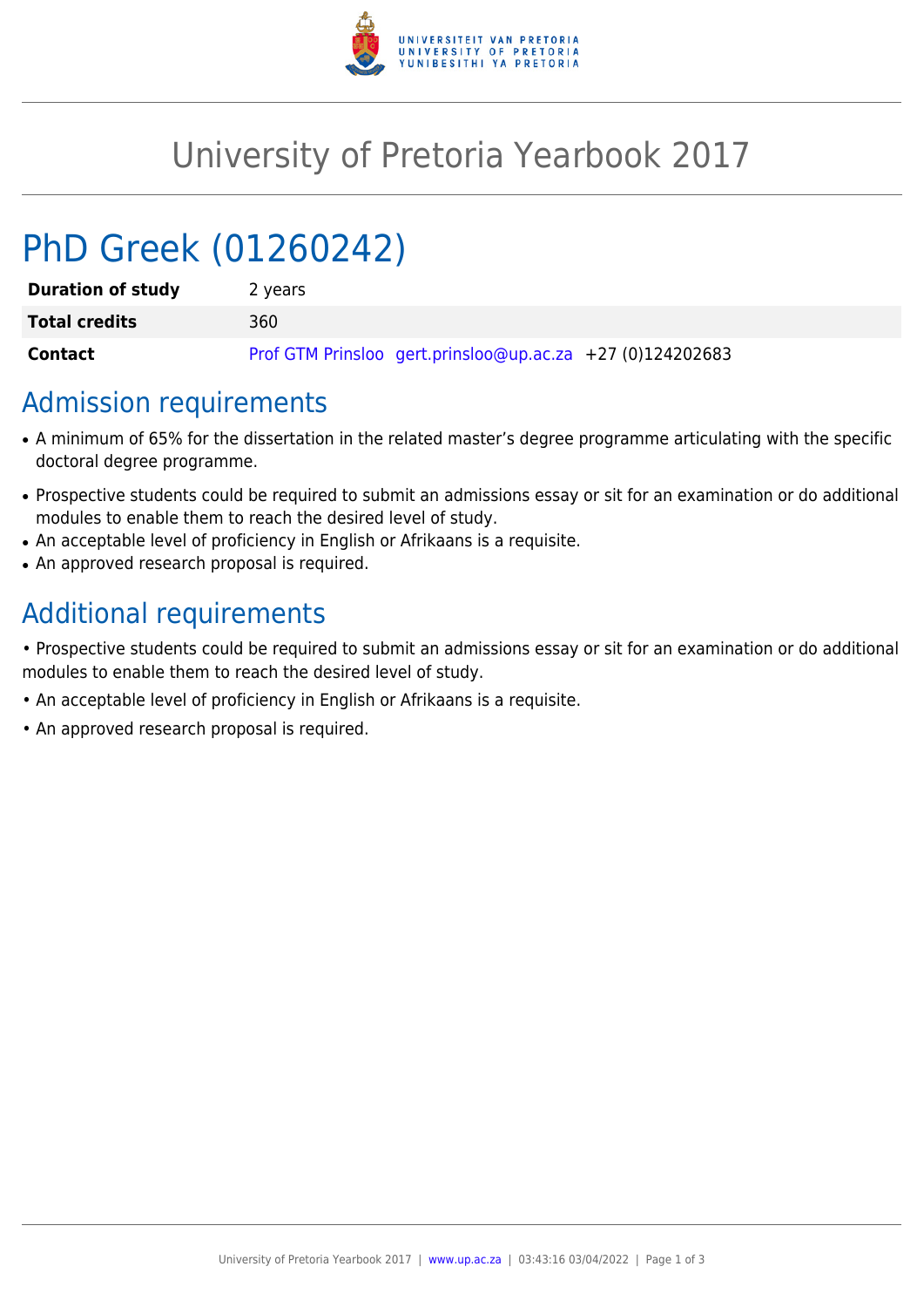

### Curriculum: Year 1

**Minimum credits: 360**

#### **Core modules**

[Thesis: Greek 991](https://www.up.ac.za/parents/yearbooks/2017/modules/view/GRK 991) (GRK 991) - Credits: 360.00